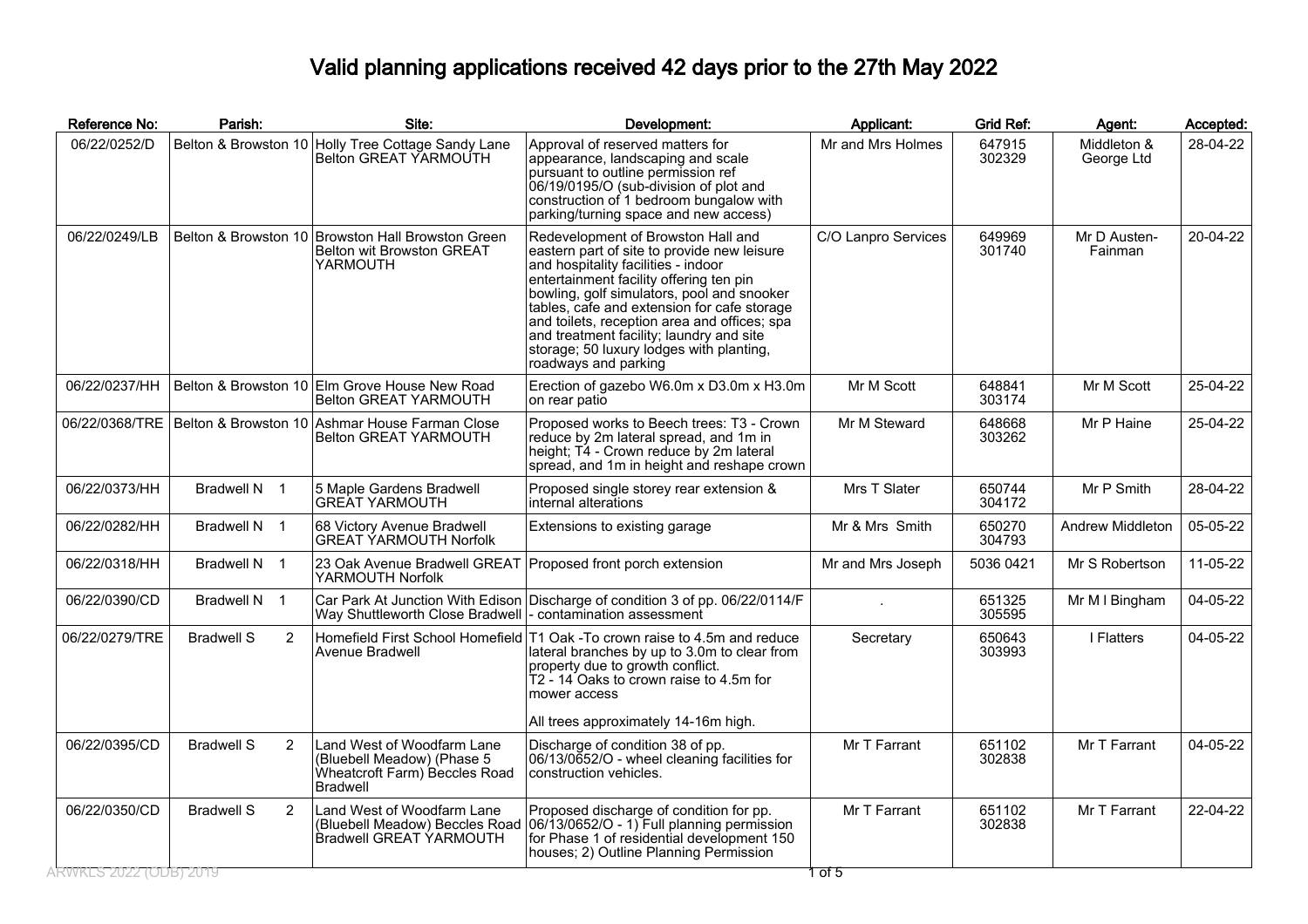| 06/22/0349/HH<br>RWKLS 2022 (ODB) 2019 | <b>Bradwell S</b> | $\overline{2}$ | 29 Falkland Way Bradwell<br><b>GREAT YARMÓUTH</b>                                                             | Proposed 2 storey side extension                                                                                                                                                                                                                                                                                                                                                                                                                                                                                                       | Mr S Gillings<br>$2$ of 5 | 650971<br>303718 | A Middleton  | 22-04-22 |
|----------------------------------------|-------------------|----------------|---------------------------------------------------------------------------------------------------------------|----------------------------------------------------------------------------------------------------------------------------------------------------------------------------------------------------------------------------------------------------------------------------------------------------------------------------------------------------------------------------------------------------------------------------------------------------------------------------------------------------------------------------------------|---------------------------|------------------|--------------|----------|
| 06/22/0351/CD                          | <b>Bradwell S</b> | $\overline{2}$ | Land West of Woodfarm Lane<br>(Bluebell Meadow) Beccles Road<br><b>Bradwell GREAT YARMOUTH</b>                | Proposed discharge of condition for pp.<br>06/13/0652/O - 1) Full planning permission<br>for Phase 1 of residential development 150<br>houses; 2) Outline Planning Permission<br>(48.2 hectares); 700 dwellings, commercial<br>mixed use, consisting of B1, B2, B8, local<br>centre to include A1-A5, B1, D1 & other<br>community uses; primary school and open<br>space<br>Condition 61 General arrangements,<br>Highway Standard Details, Manhole<br>schedules and CBR Test results/Subbase<br>design, Drainage construction details | Mr T Farrant              | 651102<br>302838 | Mr T Farrant | 22-04-22 |
| 06/22/0391/CD                          | <b>Bradwell S</b> | 2              | Land West of Woodfarm Lane<br>(Bluebell Meadow) (Phase 5)<br>Wheatcroft Farm) Beccles Road<br><b>Bradwell</b> | Discharge of condition 39 of pp.<br>06/13/0652/O - Drainage strategy (foul<br>water)                                                                                                                                                                                                                                                                                                                                                                                                                                                   | Mr T Farrant              | 651102<br>302838 | Mr T Farrant | 04-05-22 |
| 06/22/0364/HH                          | <b>Bradwell S</b> | 2              | 58 Kings Drive Bradwell GREAT<br>YARMOUTH                                                                     | Proposed single storey front extension and<br>single storey rear extension                                                                                                                                                                                                                                                                                                                                                                                                                                                             | Mr & Mrs Dodgson          | 650331<br>303193 | A Middleton  | 25-04-22 |
| 06/22/0394/CD                          | <b>Bradwell S</b> | 2              | Land West of Woodfarm Lane<br>(Bluebell Meadow) (Phase 5)<br>Wheatcroft Farm) Beccles Road<br><b>Bradwell</b> | Discharge of condition 62 of pp.<br>06/13/0652/O - Drainage Strategy (surface<br>water)                                                                                                                                                                                                                                                                                                                                                                                                                                                | Mr T Farrant              | 651102<br>302838 | Mr T Farrant | 04-05-22 |
| 06/22/0396/CD                          | <b>Bradwell S</b> | 2              | Land West of Woodfarm Lane<br>(Bluebell Meadow) (Phase 5<br>Wheatcroft Farm) Beccles Road<br><b>Bradwell</b>  | Discharge of condition 36 of pp.<br>06/13/0652/O - Construction Traffic<br>Management plan and Access route                                                                                                                                                                                                                                                                                                                                                                                                                            | Mr T Farrant              | 651102<br>302838 | Mr T Farrant | 04-05-22 |
|                                        |                   |                |                                                                                                               | Condition 64 General arrangements,<br>Highway Standard Details, Manhole<br>schedules and CBR Test results/subbase<br>design                                                                                                                                                                                                                                                                                                                                                                                                            |                           |                  |              |          |
| 06/22/0354/CD                          | <b>Bradwell S</b> | 2              | Land West of Woodfarm Lane<br>(Bluebell Meadow) Beccles Road<br>Bradwell GREAT YARMOUTH                       | Proposed discharge of condition for pp.<br>06/13/0652/O - 1) Full planning permission<br>for Phase 1 of residential development 150<br>houses; 2) Outline Planning Permission<br>(48.2 hectares); 700 dwellings, commercial<br>mixed use, consisting of B1, B2, B8, local<br>centre to include A1-A5, B1, D1 & other<br>community uses; primary school and open<br>space                                                                                                                                                               | Mr T Farrant              | 651102<br>302838 | Mr T Farrant | 22-04-22 |
| 06/22/0213/HH                          | <b>Bradwell S</b> | $\overline{2}$ | Hopton House Hall Road<br>Hopton-on-sea                                                                       | Proposed erection of four bay garage block                                                                                                                                                                                                                                                                                                                                                                                                                                                                                             | Mr A Wood                 | 652113<br>299987 | Mr S Barrett | 28-04-22 |
|                                        |                   |                |                                                                                                               | Condition 35 Highway Standard Details                                                                                                                                                                                                                                                                                                                                                                                                                                                                                                  |                           |                  |              |          |
|                                        |                   |                |                                                                                                               | (48.2 hectares); 700 dwellings, commercial<br>mixed use, consisting of B1, B2, B8, local<br>centre to include A1-A5, B1, D1 & other<br>community uses; primary school and open<br>space                                                                                                                                                                                                                                                                                                                                                |                           |                  |              |          |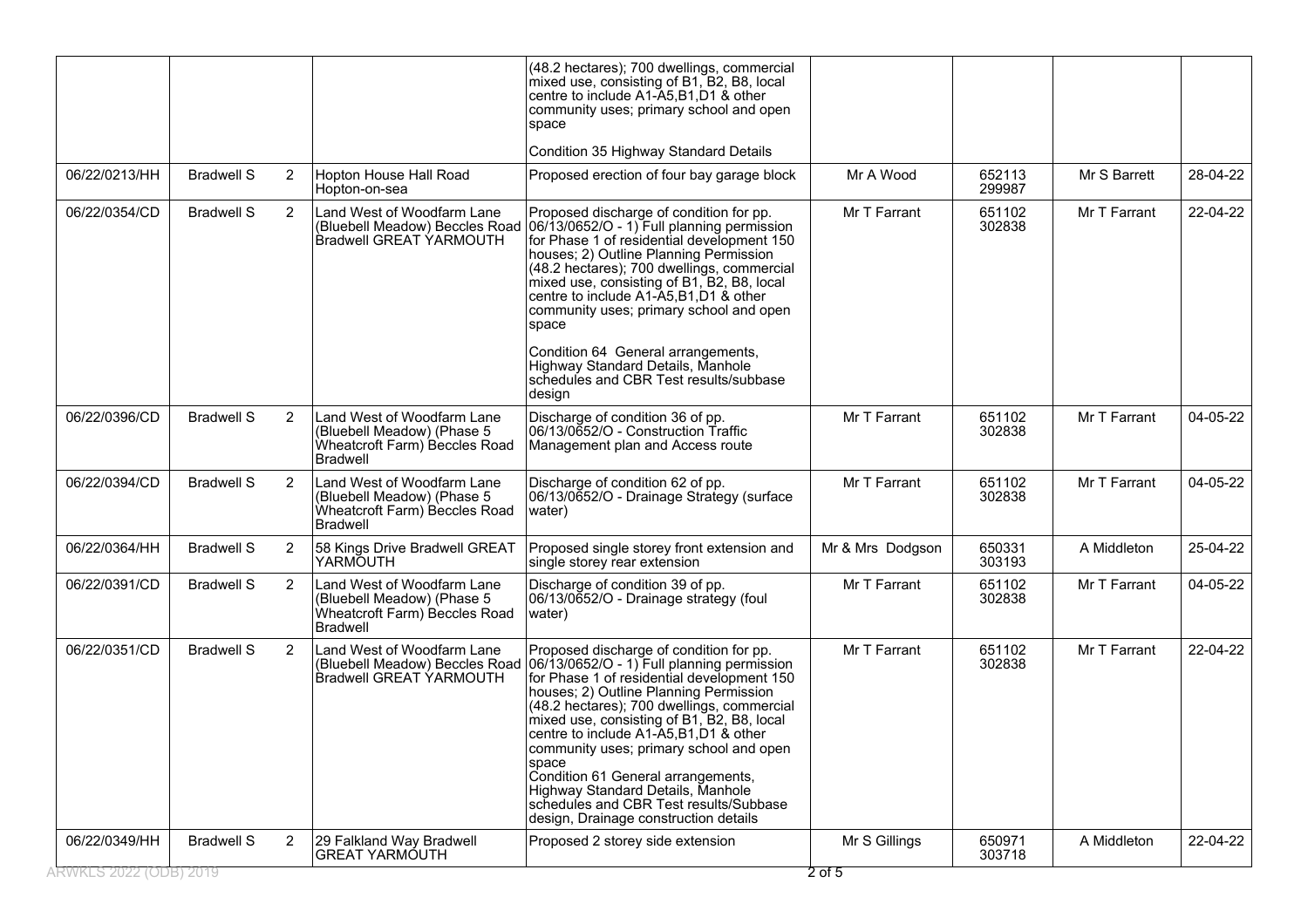| 06/22/0346/CD          | <b>Bradwell S</b><br>2    | Land West of Woodfarm<br>Bradwell GREAT YARMOUTH                                                              | Proposed discharge of condition for pp.<br>(Bluebell Meadow) Beccles Road 06/13/0652/O - 1) Full planning permission<br>for Phase 1 of residential development 150<br>houses; 2) Outline Planning Permission<br>(48.2 hectares); 700 dwellings, commercial<br>mixed use, consisting of B1, B2, B8, local<br>centre to include A1-A5,B1,D1 & other<br>community uses; primary school and open<br>space | Mr T Farrant       | 651102<br>302838 | Mr T Farrant                         | 20-04-22 |
|------------------------|---------------------------|---------------------------------------------------------------------------------------------------------------|-------------------------------------------------------------------------------------------------------------------------------------------------------------------------------------------------------------------------------------------------------------------------------------------------------------------------------------------------------------------------------------------------------|--------------------|------------------|--------------------------------------|----------|
|                        |                           |                                                                                                               | Condition 59 Written scheme of<br>investigation for the Programme of<br>Archaeological Mitigatory work                                                                                                                                                                                                                                                                                                |                    |                  |                                      |          |
| 06/22/0347/CD          | <b>Bradwell S</b><br>2    | Land West of Woodfarm Lane<br>(Bluebell Meadow) Beccles Road 06/13/0652/O -<br><b>Bradwell Great Yarmouth</b> | Proposed discharge of condition 41 of PP -                                                                                                                                                                                                                                                                                                                                                            | Mr T Farrant       | 651102<br>302838 | Mr T Farrant                         | 20-04-22 |
|                        |                           |                                                                                                               | 1) Full permission for phase 1 of residential<br>development 150 houses                                                                                                                                                                                                                                                                                                                               |                    |                  |                                      |          |
|                        |                           |                                                                                                               | 2) Outline planning permission (48.2)<br>hectres); 700 dwellings, commercial mixed<br>use; consisting of B1. B2, B8, local centre to<br>include A1-A5, B1, D1 and other community<br>uses; primary school and open space                                                                                                                                                                              |                    |                  |                                      |          |
|                        |                           |                                                                                                               | Condition 41 - Fire Hydrant Plan                                                                                                                                                                                                                                                                                                                                                                      |                    |                  |                                      |          |
| 06/22/0389/CD          | <b>Bradwell S</b><br>2    | Land West of Woodfarm Lane<br>(Bluebell Meadow) (Phase 5<br>Wheatcroft Farm) Beccles Road<br><b>Bradwell</b>  | Discharge of condition 40 of pp.<br>06/13/0652/O - Construction Management<br>plan (site compound details)                                                                                                                                                                                                                                                                                            | Mr T Farrant       | 651102<br>302838 | Mr T Farrant                         | 04-05-22 |
| 06/22/0387/HH          | <b>Burgh Castle</b><br>10 | 77 Station Road South Belton<br><b>GREAT YARMOUTH Norfolk</b>                                                 | Proposed first floor front extension over<br>lporch.                                                                                                                                                                                                                                                                                                                                                  | Mr G Ottley        | 647823<br>302635 | Mr G Ottley                          | 06-05-22 |
| 06/22/0215/TRE         | Caister On Sea 3          | Tesco Yarmouth Road Caister-<br>on-sea                                                                        | Proposed works to trees (individual and<br>group) TPO ref - No7 1993                                                                                                                                                                                                                                                                                                                                  | Tesco              | 652244<br>311281 | Other - Ground<br><b>Control Ltd</b> | 25-04-22 |
| 06/22/0265/HH          | Caister On Sea 4          | 52 Queensway Caister-on-sea<br>GREAT YARMOUTH Norfolk                                                         | Proposed front and side extensions; new<br>vehicular access for additional parking space                                                                                                                                                                                                                                                                                                              | Mr B Jermy         | 652160<br>311850 | Mr C Beckett                         | 04-05-22 |
| 06/22/0276/HH          | Caister On Sea 4          | 24 Saxon Gardens Caister-on-<br>sea GREAT YARMOUTH                                                            | Proposed rear extension forming extended<br>kitchen and utility room                                                                                                                                                                                                                                                                                                                                  | Mrs Y Smith        | 651969<br>312162 | Mrs Y Smith                          | 03-05-22 |
| 06/22/0179/LB          | Filby<br>6                | Grange Farmhouse Main Road<br>FILBY GREAT YARMOUTH                                                            | Proposed internal works; Replace windows<br>with roof light                                                                                                                                                                                                                                                                                                                                           | Mrs K Abel         | 647527<br>313380 | Mrs K Abel                           | 25-04-22 |
| 06/22/0392/TRE         | Fritton/St Olaves 10      | Woodland Rise Priory Road St<br>Olaves Fritton And St Olaves                                                  | Proposed works to birch trees; T1 - remove<br>to a low stump; T2 - remove to a low stump                                                                                                                                                                                                                                                                                                              | Mrs Pritchard      | 645969<br>298956 | Mrs V Kibblewhite                    | 29-04-22 |
| 06/22/0371/HH          | Great Yarmouth<br>5       | 140 Beccles Road Gorleston<br>GREAT YARMOUTH                                                                  | Proposed two storey rear extention                                                                                                                                                                                                                                                                                                                                                                    | Mr J French        | 652257<br>305087 | Mr S Robertson                       | 28-04-22 |
| 06/21/0285/F           | Great Yarmouth            | Cliff Hotel Cliff Hill Gorleston<br><b>GREAT YARMOUTH</b>                                                     | Proposal to site 2no. new pods on new<br>grassed area                                                                                                                                                                                                                                                                                                                                                 | <b>Cliff Hotel</b> | 652923<br>303545 | Mr Clarke                            | 03-05-22 |
| 06/22/0339/CD          | Great Yarmouth<br>9       | 76A Southtown Road GREAT<br>YARMOUTH                                                                          | Proposed discharge of condition 3 of pp.<br>06/21/0493/CU - Proposed change of use<br>from retail A1 to storage and distribution B8<br>with external alterations to existing roller                                                                                                                                                                                                                   | Mr T Phillips      | 652214<br>306699 | Mr P MacQueen                        | 21-04-22 |
| ARWKES 2022 (ODB) 2019 |                           |                                                                                                               |                                                                                                                                                                                                                                                                                                                                                                                                       | <u> ३ of 5</u>     |                  |                                      |          |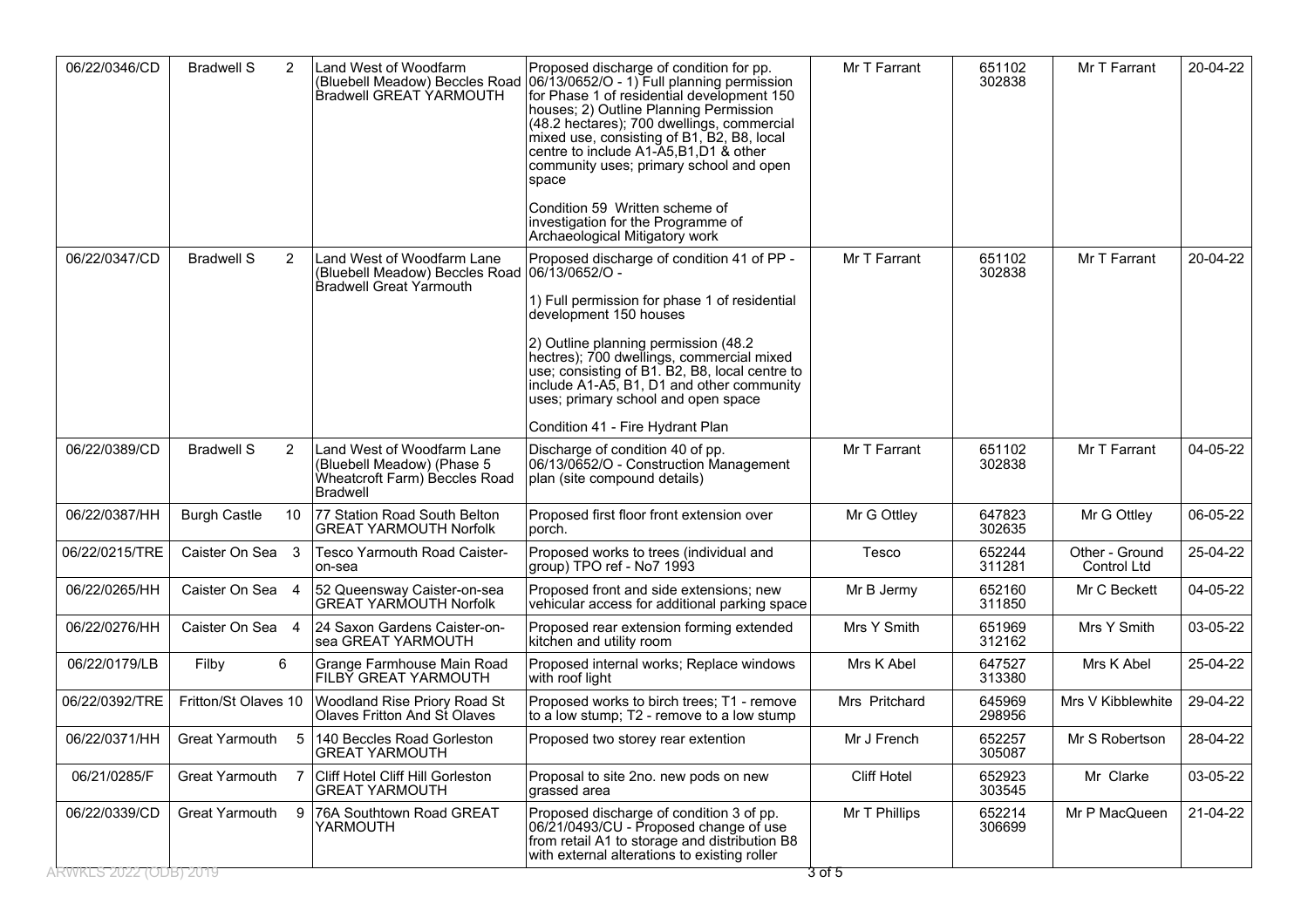|               |                       |                |                                                                             | shutter - Condition 3 â¿¿ Flood Evacuation<br>Plan & Measures                                                                                                                                                                                                                                                                                                                                                                                                                                                                                                                                                                                                                     |                                    |                  |                         |          |
|---------------|-----------------------|----------------|-----------------------------------------------------------------------------|-----------------------------------------------------------------------------------------------------------------------------------------------------------------------------------------------------------------------------------------------------------------------------------------------------------------------------------------------------------------------------------------------------------------------------------------------------------------------------------------------------------------------------------------------------------------------------------------------------------------------------------------------------------------------------------|------------------------------------|------------------|-------------------------|----------|
| 06/22/0343/CD | Great Yarmouth        | 9 <sup>1</sup> | Land Adjoining Grist Mill Crittens<br>Road GREAT YARMOUTH<br><b>Norfolk</b> | Proposed Discharge of Conditions for pp.<br>06/21/0833/F - Proposed construction of a<br>light industrial building comprising two storey<br>offices and workshops together with new<br>hard surfaced car park, central garden and<br>single storey 'Store' pavilion. Re-location of<br>two existing vehicular access points and car<br>park. Adjustment to alignment of Crittens<br>Road frontage and construction of new<br>public footpath, including landscaped verge<br>and 2 metre tall security fence to boundary.<br>Conditions 7, 8 & 9 - Contamination reports,<br>phase 1 & 2: Condition 11 - Piled<br>foundations; Condition 18 - Offsite highway<br>improvement works | Mr R Hadland                       | 651888<br>307686 | Mr R Hadland            | 20-04-22 |
| 06/22/0266/CD | <b>Great Yarmouth</b> | 9              | Marsh Farm Caravan Park Mill<br>Road Cobholm Great Yarmouth                 | Discharge of conditions 3 of pp 06/19/0630/F<br>- Flood warning and evacuation plan                                                                                                                                                                                                                                                                                                                                                                                                                                                                                                                                                                                               | E Saunders                         | 651517<br>307557 | Avison Young            | 04-05-22 |
| 06/22/0376/HE | Great Yarmouth        | 11             | 18 Edinburgh Avenue Gorleston<br><b>GREAT YARMOUTH</b>                      | Proposed laying of base and erection of 10ft<br>X 8ft shed; Removal of front gate pillar to<br>anable widening of driveway access                                                                                                                                                                                                                                                                                                                                                                                                                                                                                                                                                 | S Rodrigues                        | 651619<br>303020 | S Rodrigues             | 21-04-22 |
| 06/22/0140/HH | Great Yarmouth 11     |                | 116 Middleton Road Gorleston<br><b>GREAT YARMOUTH</b>                       | Proposed installation of dropped kerb and<br>new vehicular access and front driveway.                                                                                                                                                                                                                                                                                                                                                                                                                                                                                                                                                                                             | Mr R Kelly                         | 652202<br>303633 | Mr R Kelly              | 03-05-22 |
| 06/22/0359/CD | Great Yarmouth 14     |                | <b>Tuttles Cold Store Exmouth</b><br>Road GREAT YARMOUTH                    | Proposed discharge of condition 3 of pp.<br>06/21/0950/F (Proposed erection of<br>warehouse store building) Highway /access<br>details                                                                                                                                                                                                                                                                                                                                                                                                                                                                                                                                            | Mr R Thompson                      | 652656<br>306340 | Mr C Hovey              | 25-04-22 |
| 06/22/0287/F  | Great Yarmouth        |                | 14 Calthorpe House 8 Alexandra<br>Road Great Yarmouth                       | Removal of wall along frontage and dropped<br>curb to allow for 5 no. parking spaces                                                                                                                                                                                                                                                                                                                                                                                                                                                                                                                                                                                              | Mr J Burton                        | 652605<br>307444 | <b>Andrew Middleton</b> | 05-05-22 |
| 06/22/0224/CU | Great Yarmouth        | 14             | 48 Crown Road GREAT<br>YARMOUTH Norfolk                                     | Retrospective application for change of use<br>from residential (C3) to 6 bed HMO (C4)                                                                                                                                                                                                                                                                                                                                                                                                                                                                                                                                                                                            | Mr D Richardson                    | 5295 0749        | Mr N Mgdennen           | 16-05-22 |
| 06/22/0370/LB | Great Yarmouth        |                | 15   Flats 2 & 3 22 Market Place<br><b>GREAT YARMOUTH Norfolk</b>           | Proposed internal works to Listed Building<br>azz structural improvements                                                                                                                                                                                                                                                                                                                                                                                                                                                                                                                                                                                                         | D Kraus                            | 652385<br>307741 | Technicas<br>Consulting | 27-04-22 |
| 06/22/0277/A  | Great Yarmouth        | 15             | 13 King Street GREAT<br>YARMOUTH Norfolk                                    | Installation of new 1 no. internally illuminated<br>fascia sign and 2 no. internally illuminated<br>projecting signs; shop front to be painted<br>black and soffit to be painted white                                                                                                                                                                                                                                                                                                                                                                                                                                                                                            | C&J Clark<br>International Limited | 652487<br>307536 | Omega Signs Ltd         | 06-05-22 |
| 06/22/0288/A  | Great Yarmouth        | 15             | 19/20 North Drive Furzedown<br>Hotel GREAT YARMOUTH<br><b>Norfolk</b>       | Erection of freestanding sign on top of<br>wooden pillar                                                                                                                                                                                                                                                                                                                                                                                                                                                                                                                                                                                                                          | Mr P Garrod                        | TG 5312 0835     | Mr P Garrod             | 06-05-22 |
| 06/22/0381/HH | Great Yarmouth        | 15             | 107 Lawn Avenue GREAT<br>YARMOUTH Norfolk                                   | Proposed first floor extension over ground<br>floor rear addition to form bedroom/ensuite<br>bathroom                                                                                                                                                                                                                                                                                                                                                                                                                                                                                                                                                                             | Mr A Crick                         | 652247<br>308792 | Mr A Crick              | 28-04-22 |
| 06/22/0377/CD | Great Yarmouth 15     |                | J Sainsbury Supermarket St<br>Nicholas Road Great Yarmouth                  | Discharge of condition 3 of pp. 06/20/0650/F<br>Archaeological written scheme of<br>investigation                                                                                                                                                                                                                                                                                                                                                                                                                                                                                                                                                                                 | C/O Agent                          | 652647<br>307956 | Miss A Norman           | 28-04-22 |